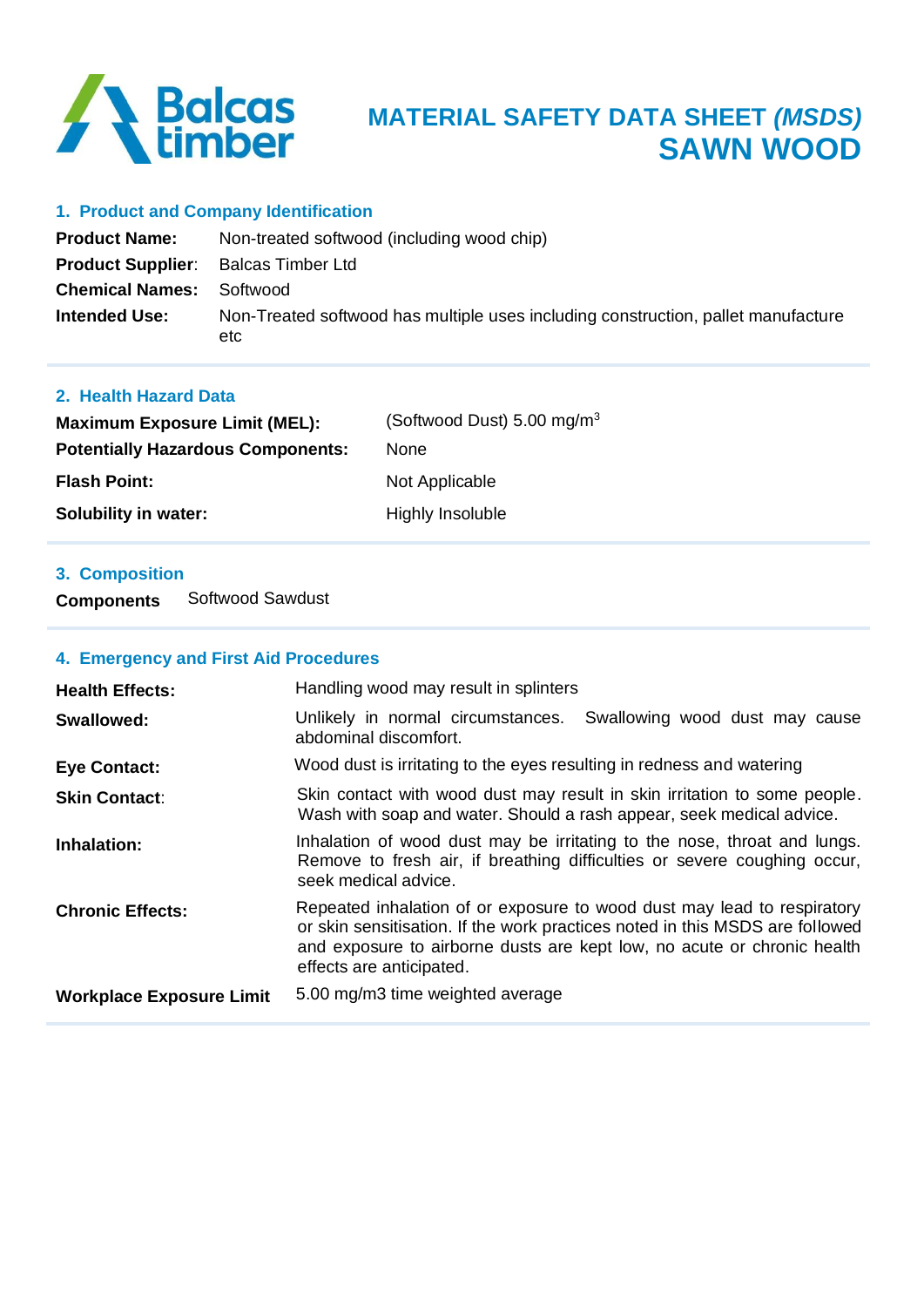

#### **5. Fire and Explosion Hazard Data**

| <b>Extinguishing Media</b><br><b>Unusual Fire Hazards:</b> | Water, Foam<br>None                             |                 |
|------------------------------------------------------------|-------------------------------------------------|-----------------|
| <b>Explosion Severity:</b>                                 | $P_{max}$ (bar g)                               | 7.8             |
|                                                            | $K_{st}$ Value (bar.m.s <sup>-1</sup> )         | 130             |
|                                                            | <b>ST Class</b>                                 | 1               |
|                                                            | Minimum Ignition Energy (MIE, mJ)               | $25 - 100$      |
|                                                            | Minimum (dust cloud) Ignition Temperature (MIT) | $470^{\circ}$ C |
| <b>Firefighting:</b>                                       | All forms of extinguishing media may be used    |                 |

#### **6. Accidental Release / Spill Procedures**

| <b>Environmental Impact:</b> | Product is natural and the environmental impact of a spill will be negligible, |
|------------------------------|--------------------------------------------------------------------------------|
|                              | however all spills must by law be cleaned up.                                  |

#### **7. Handling and Storage Information**

No special handling or storage required other than being careful when stacking.

### **8. Exposure Controls / Personal Protection**

| <b>Exposure:</b>                                                       | Under normal conditions exposure to brites should not present any<br>risk                            |  |
|------------------------------------------------------------------------|------------------------------------------------------------------------------------------------------|--|
| <b>Eye Protection</b>                                                  | Not normally required but may be advisable under delivery<br>conditions.                             |  |
| <b>Skin Protection:</b>                                                | No special equipment required; however, good personal hygiene<br>practices should always be followed |  |
| <b>Respiratory Protection:</b><br><b>Maximum Exposure Limit (MEL):</b> | No special requirements under normal conditions of use.<br>5.00 mg/m <sup>3</sup> softwood dust.     |  |

#### **9. Typical Properties for Health Evaluations**

| Appearance           | Blond appearance before treatment, varnish, painting etc. product sold with saw<br>finish or planed. |
|----------------------|------------------------------------------------------------------------------------------------------|
| Odour:               | Mild wood smell                                                                                      |
| <b>Density:</b>      | $1\text{m}^3$ = 880kg on average fresh from forest. Much depends on moisture content                 |
| <b>Flash Point:</b>  |                                                                                                      |
| Solubility in water: | Decomposes                                                                                           |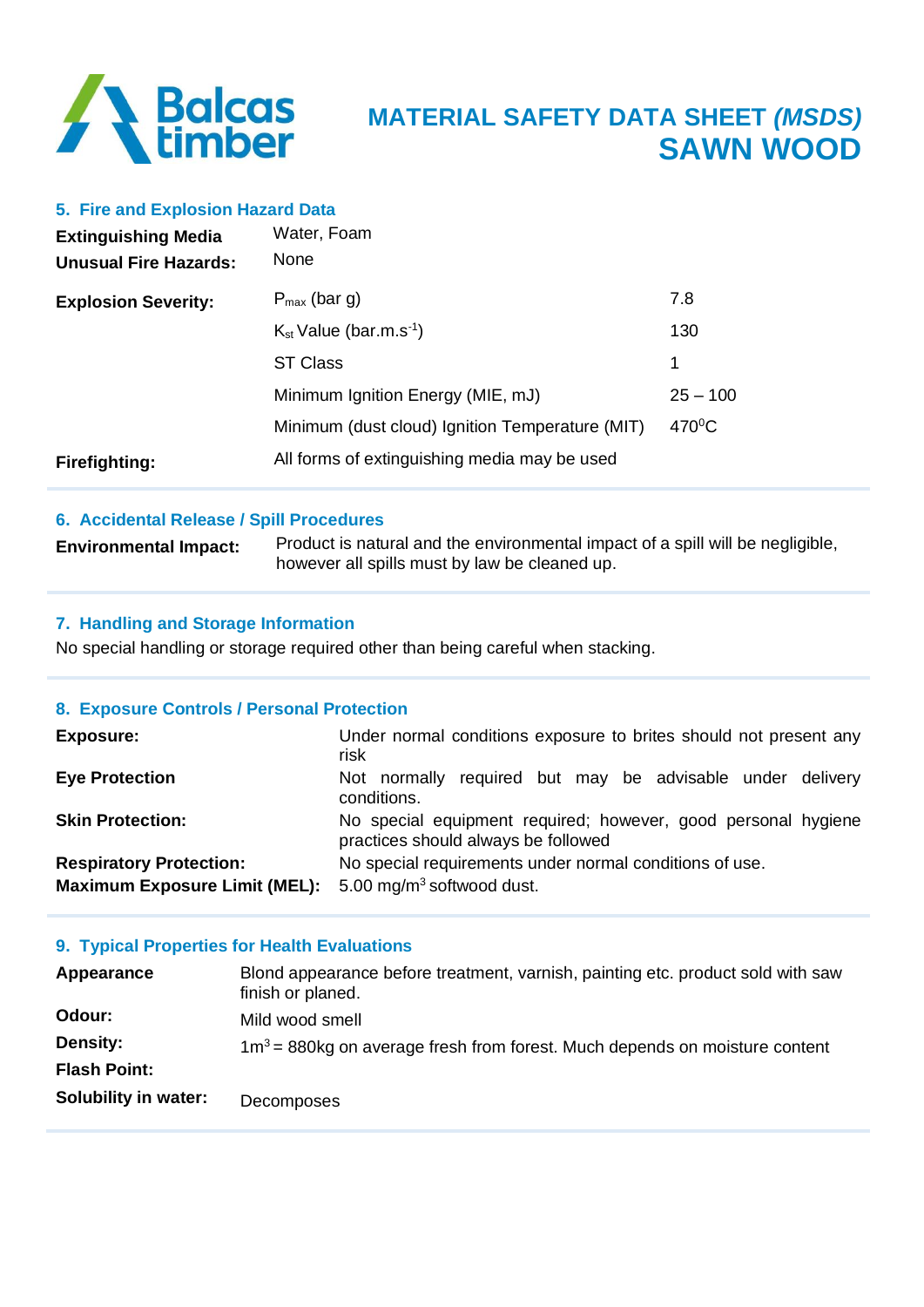

#### **10. Stability and Reactivity Data.**

| Stability:                     | Stable                                                                                                                                                                                               |  |  |  |
|--------------------------------|------------------------------------------------------------------------------------------------------------------------------------------------------------------------------------------------------|--|--|--|
| <b>Conditions to avoid:</b>    | Wet<br>Water – Decomposition of pellet will occur                                                                                                                                                    |  |  |  |
| Incompatibility:               |                                                                                                                                                                                                      |  |  |  |
| Ignition:                      | Dry Product will burn easily (LIT) 340 <sup>°</sup> C                                                                                                                                                |  |  |  |
| 11. Toxicological Data.        |                                                                                                                                                                                                      |  |  |  |
| <b>Maximum Exposure Limit:</b> | (Softwood Dust) 5.00 mg/m $3$<br>Studies have shown no evidence of softwood dust being carcinogenic<br>however as with all fine dusts it could potentially be hazardous and should<br>be controlled. |  |  |  |
| <b>COSHH Regulations</b>       | No action under COSHH considered necessary other than maintaining<br>exposure below 5 mg/m3                                                                                                          |  |  |  |

# **12. Ecological Information Mobility:** Mobility: Any dust generated during the filling of stores is highly mobile especially when airborne. **Degradability:** Biodegradable. **Bio accumulative potential**: Not determined. **Aquatic toxicity:** Toxicity to bacteria, algae and higher marine organisms not tested.

#### **13. Disposal Considerations**

The product is not considered hazardous waste

#### **14. Transport Information**

| <b>UK Supply Classification:</b>     | Non-classifiable |
|--------------------------------------|------------------|
| <b>UK Carriage Classification:</b>   | Non-classifiable |
| <b>UK Conveyance Classification:</b> | Non-classifiable |

### **16. Other Information NONE**